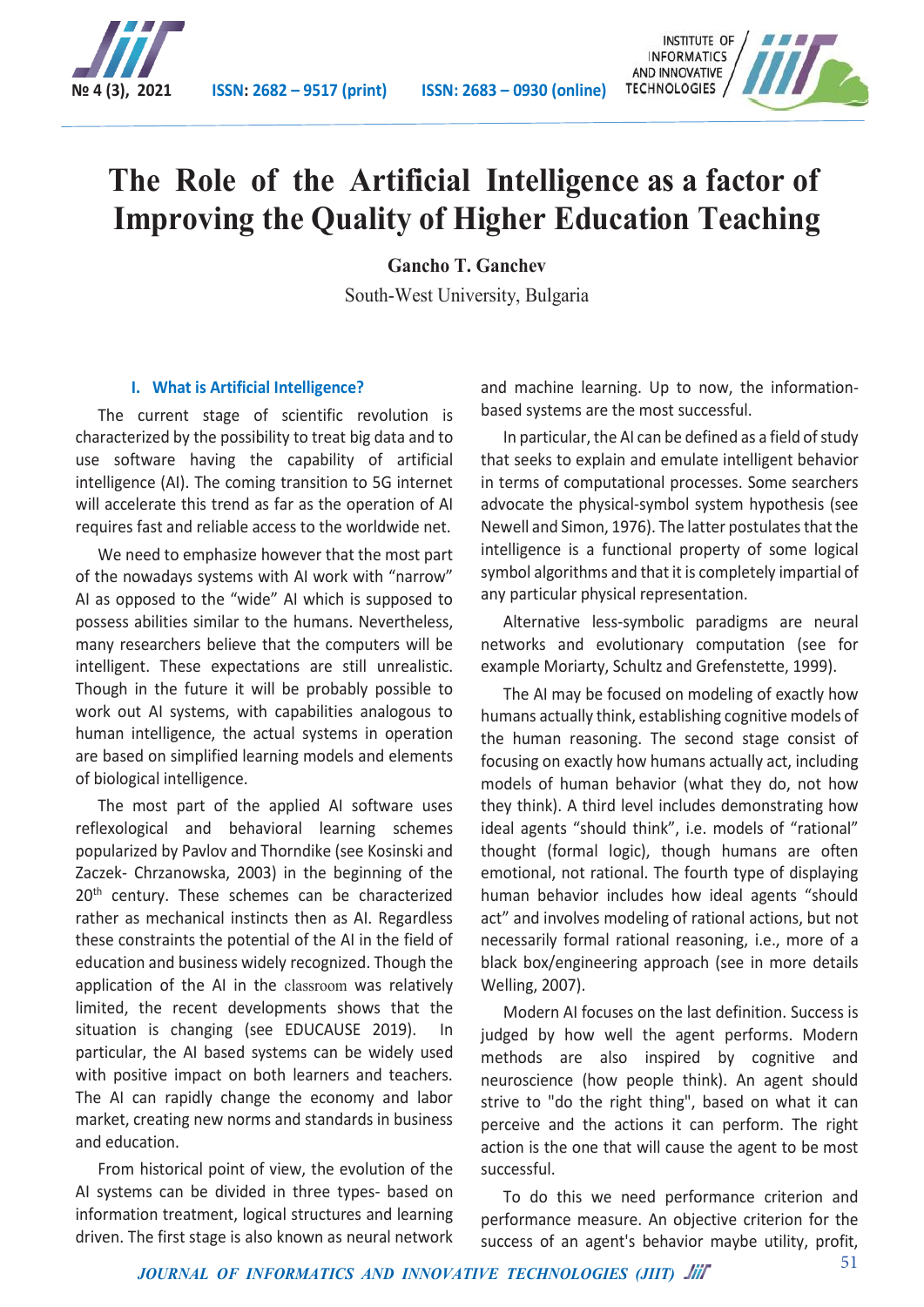



cost and others. The measure is necessary in order determine the degree of attainment of the desired objective.

The rational agent is in the heart of any AI concept. For each possible percept sequence, a rational agent should select an action that is expected to maximize its performance measure (Boedecker, Burgard and Nebel, 2017), given the evidence provided by the percept sequence and whatever prior knowledge the agent possess.

## **II. Artificial Intelligence and the Socio-Economic Sciences**

As we already mentioned, the intelligent agent is in the heart of the AI concept. From epistemological point of view, the intelligent agent is the necessary starting point of any scientific research. The social sciences however, and economics in particular, go further- the so-called homo economicus is the building block of economic theory itself. Homo economicus is a kind of embodiment of the broader intelligent agent concept. The neoclassical economics is based on just two main concepts- the principle of the methodological individualism and the idea of the general equilibrium (see for critique Colander, 2000). The proof that the decentralized exchange between self-interested economic agents converges to simultaneous equilibrium on all markets is the core objective and the main result of the neoclassical research program. Such coordination between rational economic agents' behavior guarantees optimal allocation of resources.

The basic methodological assumption of the classical general equilibrium approach is to derive the macroeconomic behavior of the system from the micro parameters- preferences, utility and profit maximization, endowments, supply conditions and so on. This is a result of the application of the so-called methodological individualism principle, because only the individuals can be treated as agents in a course of subjectively understandable action (Weber, 1922). However, the very way of describing the general equilibrium via system of simultaneous equations implying interdependence between markets and introducing money as medium of exchange, allows for alternative interpretation of the latter, namely as state determined by the parameters of the system as whole.

Furthermore, we can critically assess not only the thesis of micro foundations of macro theory, but also the related approach of the so-called representative agents, being part of virtually all neoclassical models.

The fundamental flaw of this anthropomorphic concept is that it imposes human-like features to collective, impersonal objects. Any representative consumer for example, as kind of "collective individual", could be assumed to have non-transitive preferences, as in the case of collective decision making, with unpredictable consequences for utility maximization. The problem of individual preferences aggregation is extremely complex (see Schofield, 1996) and the legitimacy of representative agent's paradigm casts serious doubts. If we add to the possible nontransitivity of collective preferences the impact of macro variables on micro behavior, we obtain a potentially unpredictable behavior of economic systems.

Whatever the interdependence between micro and macro level in economics, the latter, especially the mainstream economics, is a science based on artificial intelligence in the sense that theory is founded on artificial human being behavior and not on real humans' performance. We observe similar trends in all the other social sciences- political sciences, sociology, social anthropology, philosophy and others.

# **III. New Trends in Artificial Intelligence in Education**

Given the advancements in the field of AI the problem of higher education from the point of view of preparing students for lifelong ability to work with dynamic information flows becomes extremely important. It is obvious that the education oriented towards building ability to work with AI based information systems must be grounded on the AI itself since the traditional learning approaches are not capable to resolve this problem. The impact of the AI on the education is sometimes compared with the invention of electricity.

The artificial intelligence-based learning platforms can be divided in several classes.

The first is the so-called tutoring- these are software platforms with AI also known as Intelligent Tutoring Systems. These platforms include adaptive machine-based tutor who involves students in active dialogue, answering questions and supplying feedback.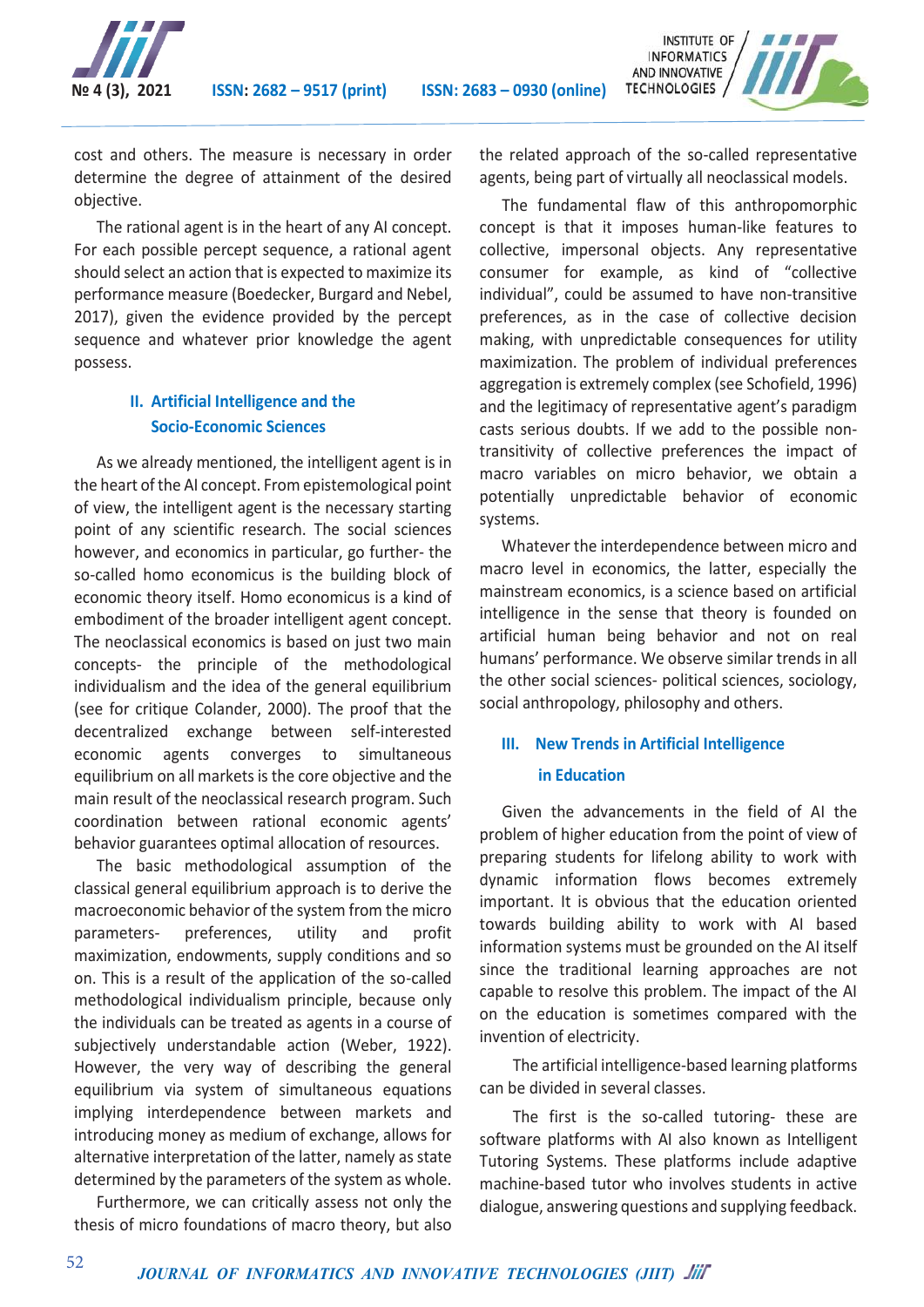

**№ 4 (3), 2021 ISSN: 2682 – 9517 (print) ISSN: 2683 – 0930 (online)**



The next stage is the well-known Personalized Learning consisting of highly sophisticated platforms using artificial intelligence who select the curriculum, manage the intensity of the educational process including the sequencing of the learning topics, taking into account the individual needs and requirements of the students.

Another form of using the artificial intelligence are the adaptive systems of evaluating students, the so-called Testing. These are learning platforms generating questions, when every subsequent question is a function of the answers to the previous questions. This approach allows for more precise and dynamic evaluation of the level of knowledge and understanding of individual students.

The next stage is the Automating of Tasks. Under such platforms, we have integration of several tasksassistance and participation assessment, marking of course works, generating test questions, evaluation of knowledge and understanding and others.

Teaching based on platforms using artificial intelligence demonstrates results, which are statistically much better, than traditional methods. The new technologies demonstrate better results especially in the case of the so-called blended learning, consisting of combining of computer systems with traditional education. The blended learning can be defining as "combination of multiple approaches to pedagogy or teaching, e.g. self-paced, collaborative, tutor-supported learning or traditional classroom teaching" (see Trapp, 2006). The application of this approach allows for improving of academic results and diminishing of differences between different groups of learners.

One of the most interesting applications of the artificial intelligence in the field of higher education is the so-called video processing (see Cao, Xu, Qin and Jiang, 2018). There is strong economic interest in applying video-connected systems in classrooms as a way to complement the information collected via social networks and internet of things. As far as the modern technologies make possible to follow the emotions and the concentration of the learners in real time and to use the respective information in support of educators, such parameters of the systems with artificial intelligence as security and protection of the personal space become crucial for education. Similarly, the artificial intelligence platforms are extremely

appropriate in order to collect private information about skills, experience and competence of students from open sources such as social media, learner portfolios, open badges and so on. In the same time, these practices rise ethical and regulatory problems.

Many economists, philosophers and researchers make statements about the possibility for invention of future super wise artificial intelligence platforms that could replace humans in many areas of white-collar activities.

It is however useful to admit, that the most part of the AI machine learning platforms are based on cognitive abilities reproducing the level of biological instincts. Many of the predictions about the future of the artificial intelligence are grounded on the history of the development of machine civilization and on the expectations for the continuity of the so called Moore's law in the field of computer technology (see for example Fritze, Cheetham, Lato and Syers, 2016) in respect of artificial intelligent systems, not taking into account however the serious differences between the complex forms of accumulation of human knowledge and the more elementary abilities to memorize and treat the information, implicit for the modern computer systems.

Human learning implies many competences and the meta level. In particular, for the human beings it is very important to assess what is the value of the knowledge, how this knowledge is obtained, created and accumulated. How the cognitive abilities, emotions and attention are regulated in the process of education and what is the social and the practical motivation in the process of new knowledge accumulation. As many researchers emphasize, the most part of the existing artificial intelligence platforms do not possess the above mentioned meta cognitive and regulatory capabilities. This means that the education on the basis of the modern artificial intelligence systems needs to be of the type of the blended learning.

#### **IV. Conclusions**

Modern Artificial Intelligence based teaching methods must be based on Intelligent Agent Behavioreconomics, political science, environment, creative professions etc.

This is not however sufficient- we need education adapted to the needs of students and to the growing